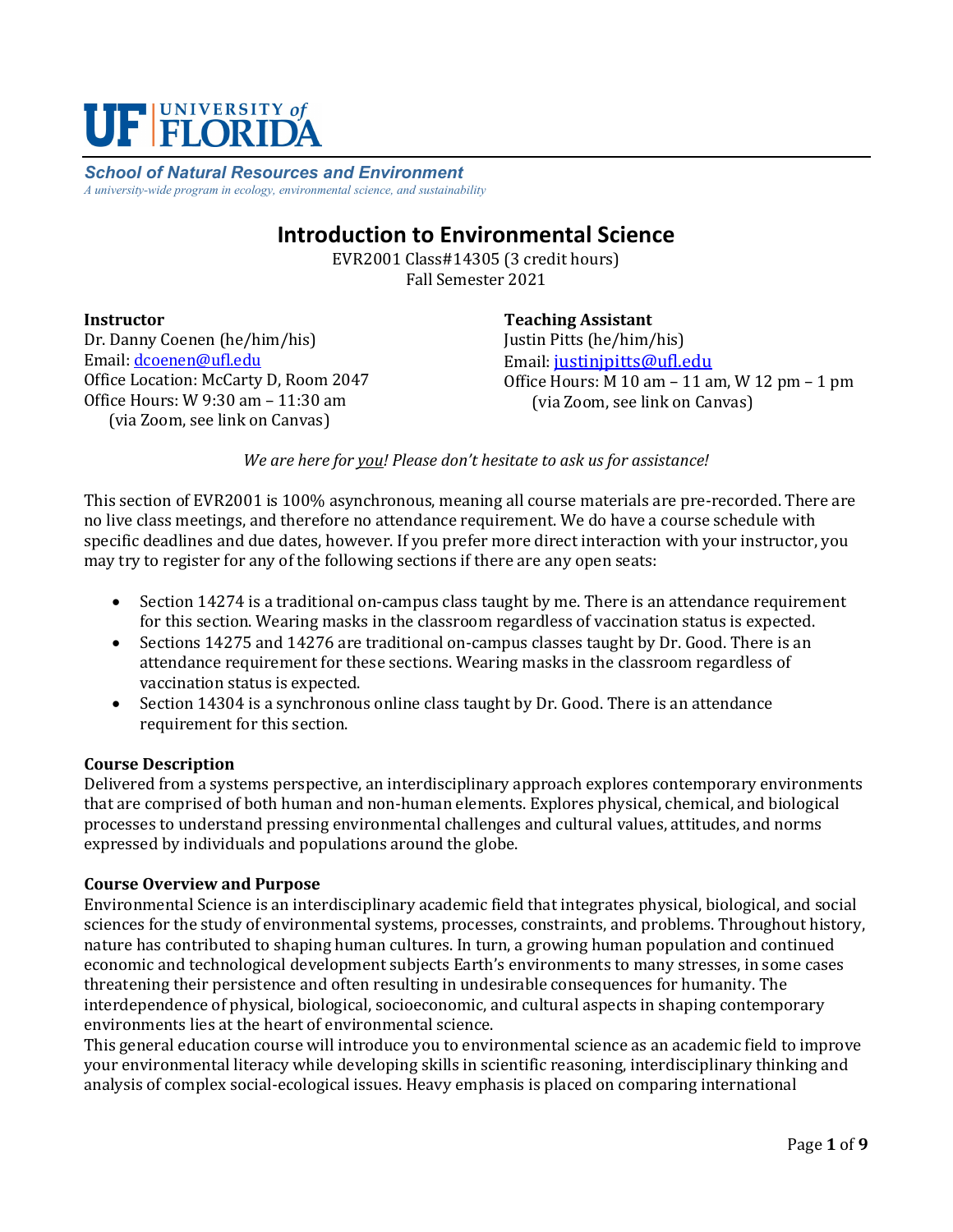perspectives on environmental problems and solutions to highlight the important role of culture in environmental matters.

#### **Prerequisites**

None

## **Required Textbook**

William P. Cunningham and Mary Ann Cunningham. Environmental Science, 15th Edition (All Access eBook). 2020.

EVR2001 is an Affordable UF course. Our course textbook is available as an eBook through UF All Access at a heavily discounted price. See<https://businessservices.ufl.edu/services/uf-bookstore/uf-all-access/> for information and support. Please note: It may take several days after the start of the semester for you to receive access to the textbook. That is okay; just complete any assigned readings as soon as you get it.

## **Required Technology**

Students need to have access to a personal computer or laptop with a working webcam and microphone in order to access all features of the course Canvas site and to participate in online office hours. Broadband internet access is required. Proctoring services are provided by Honorlock. Students are expected to review the Honorlock system requirements and use their compatibility tool before the end of the drop/add period by visiting<https://honorlock.com/support/> and scrolling down to the *Simple Single-Click Test* section of that page. The student guide to testing with Honorlock can be accessed via [https://static.honorlock.com/assets/2017/students/HonorlockGuidelines.pdf.](https://static.honorlock.com/assets/2017/students/HonorlockGuidelines.pdf)

### **General Education Objectives and Student Learning Outcomes**

This course is a physical (P)/biological (B) sciences as well as International (N) subject area course in the UF and Florida State Core General Education Programs.

The general education objectives will be accomplished in the context of this course through the following course objectives:

- 1) Students will be able to describe the process of scientific inquiry and apply scientific principles in cross-cultural and interdisciplinary contexts.
- 2) Students will be able to explain that ecosystems are comprised of physical and biological elements whose interactions engender ecosystem functions that provide humanity with a diverse array of ecological services.
- 3) Students will be able to discuss the complex and diverse relationships between humans and environments from local to global scales, including how cultural values shape patterns of resource use and valuation of ecological services.
- 4) Students will be able to differentiate between non-renewable, exhaustible, and inexhaustible material and energy resources, the physical and biological processes through which they are created, and associated environmental constraints.
- 5) Students will be able to apply interdisciplinary approaches to evaluating and proposing solutions for U.S. and international environmental problems, taking into account scientific and socioeconomic information, including cultural and political constraints.
- 6) Students will gain the ability to appraise environmental impacts of behaviors, choices, and activities in their personal lives.

Module-specific learning objectives are included in each lecture presentation, available through Canvas.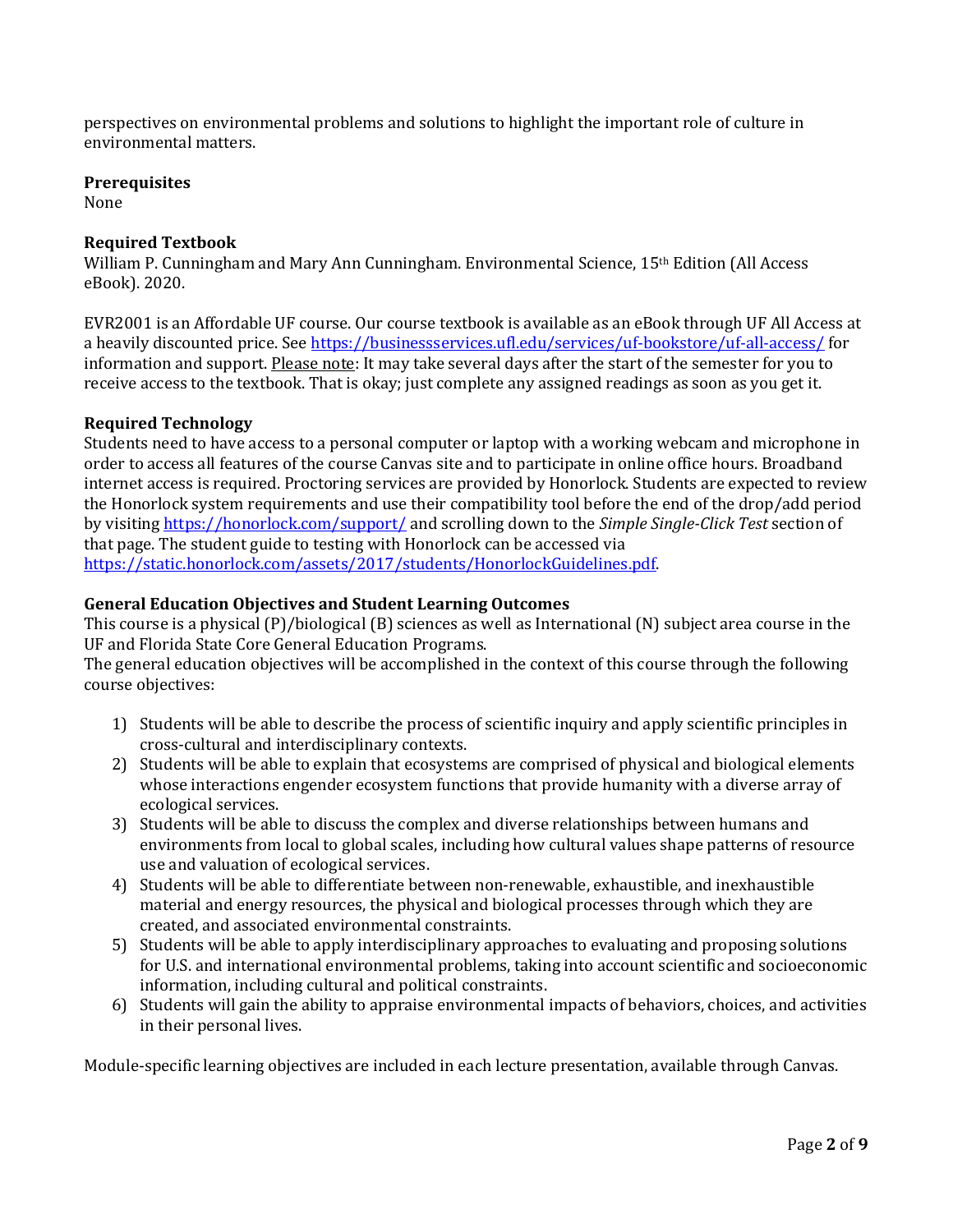# **Course Structure**

EVR2001 consists of 11 modules, each dedicated to an environmental topic. In general, you will move through each of these modules in the following sequence:

- 1. Complete assigned readings for important background information and context.
- 2. Apply what you have learned in the readings by completing a module preparation assignment.
- 3. Watch the pre-recorded lecture materials, along with additional external videos to expand on the read material.
- 4. Reflect on the module's content through engaging in discussion with fellow students in small groups.

## **Grading Policies**

Information on current UF grading policies for assigning grade points can be found at [https://catalog.ufl.edu/UGRD/academic-regulations/grades-grading-policies/.](https://catalog.ufl.edu/UGRD/academic-regulations/grades-grading-policies/) A minimum grade of C is required for general education credit.

| <b>Grading scale</b> |                        |             |        |                        |                |  |  |
|----------------------|------------------------|-------------|--------|------------------------|----------------|--|--|
| Grade                | Points                 | Percent     | Grade  | Points                 | Percent        |  |  |
| A:                   | 930.0-1000             | 93.0-100.0% | C:     | 730.0-769.9            | 73.0-76.9%     |  |  |
| $A-$                 | 900.0-929.9            | 90.0-92.9%  | $C$ -  | 700.0-729.9            | 70.0-72.9%     |  |  |
| $B+$ :               | 870.0-899.9 87.0-89.9% |             | $D+$ : | 670.0-699.9 67.0-69.9% |                |  |  |
| B:                   | 830.0-869.9 83.0-86.9% |             | D:     | 630.0-669.9            | 63.0-66.9%     |  |  |
| $B -$                | 800.0-829.9 80.0-82.9% |             | D-     | 600.0-629.9            | 60.0-62.9%     |  |  |
| $C+$ :               | 770.0-799.9 77.0-79.9% |             | E.     | $0.0 - 599.9$          | $0.0 - 59.9\%$ |  |  |

The final grade for this course is based on a 1000-point scale and will be weighted as follows:

| <b>Grade Component</b>                                                           | <b>Points</b> | Percentage |
|----------------------------------------------------------------------------------|---------------|------------|
| Syllabus Quiz                                                                    | 25            | 2.5%       |
| Module Preparation assignments $(10 \times 15 \text{ points})$                   | 150           | 15.0%      |
| Discussion Board posts & responses $(12 \times 12.5 \text{ points})$             | 150           | 15.0%      |
| Quizzes $(4 \times 40 \text{ points} - \text{the lowest quiz score is dropped})$ | 160           | 16.0%      |
| Exam 1                                                                           | 130           | 13.0%      |
| Exam 2                                                                           | 130           | 13.0%      |
| Exam 3                                                                           | 130           | 13.0%      |
| International Environmental Issue Essay                                          | 125           | 12.5%      |
| <b>Total</b>                                                                     | <b>1000</b>   | 100%       |

#### Grade cutoffs are exact; you should not expect any rounding of scores at the end of the semester.

*Syllabus and Anti-plagiarism Quiz*: There will be a quiz during the first week of the semester to ensure that you understand important rules specified in this syllabus and are able to identify proper methods of citation. This quiz will be on Canvas and may be retaken an unlimited number of times up to the deadline until you are satisfied with your score.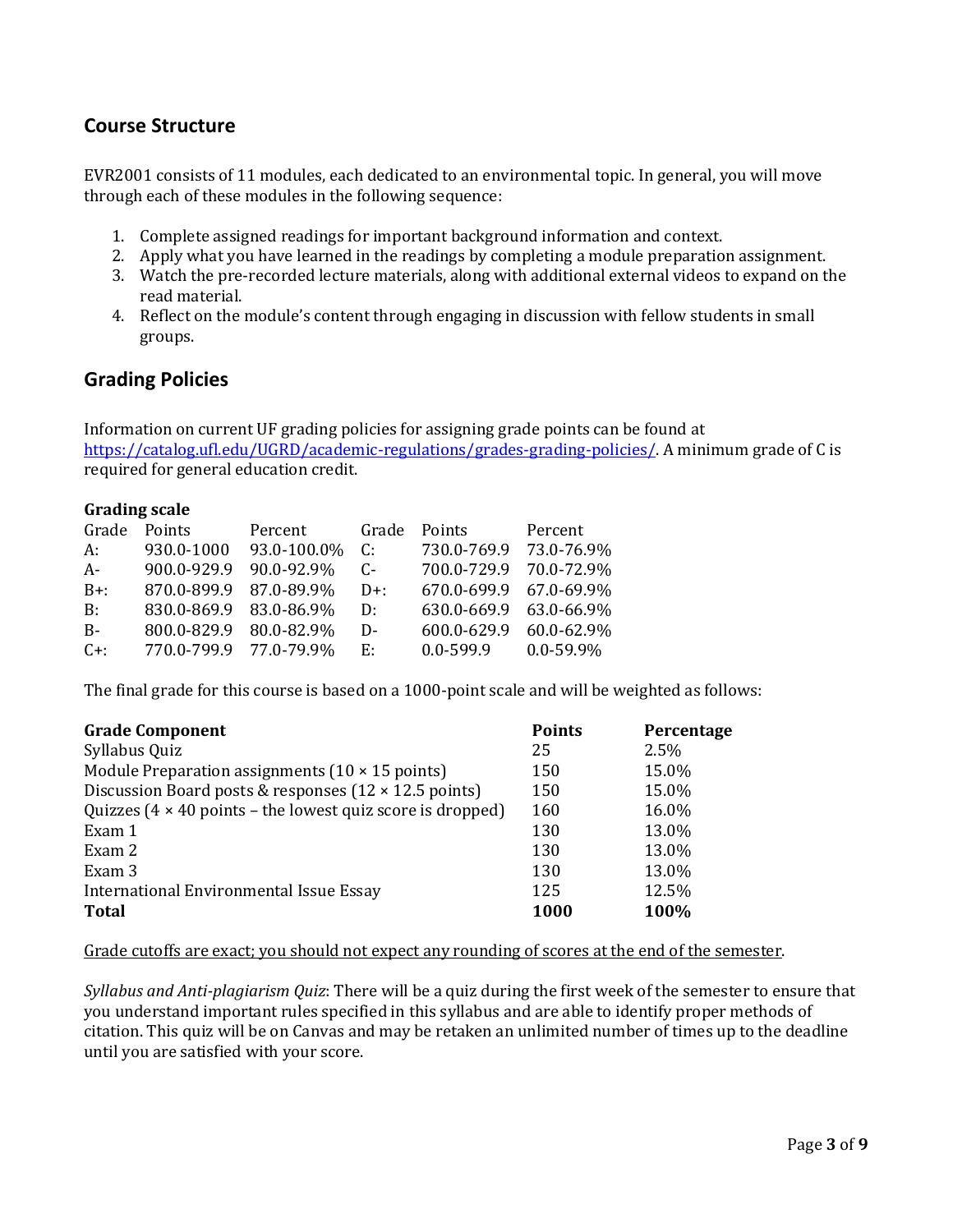*Module Preparation Assignments*: In preparation for most modules, you will complete readings and respond to questions that reinforce the read material. These assignments include 350-400 word free response questions, completing worksheets, and visiting local parks and conservation areas. Emphasis will be placed on applying scientific reasoning skills, such as formulating hypotheses and interpreting data. There are ten module preparations to be completed during the semester. These assignments are graded through rubrics that are posted along the assignment instructions on Canvas. A Turnitin.com score of less than 10% is expected for free response questions.

*Discussion Board Posts & Activities:* Each module contains a discussion board-based assignment or activity related to the course material. These discussions take place in small groups. Grading criteria will be provided on Canvas along with instructions for each discussion or activity.

*International Environmental Issue Essay*: You will watch a documentary film about an environmental issue outside the United States, and reflect on the causes, impacts, and possible solutions of the issue in the form of an 800-1000-word essay. This assignment is graded through a rubric that is posted along the assignment instructions on Canvas. A Turnitin.com score of less than 10% is expected.

*Quizzes*: There will be five online multiple-choice quizzes to assess if students are keeping up with and understanding course materials. These quizzes must be submitted by midnight on the due date and may not be retaken. The lowest quiz grade will be dropped. Grading is based on the number of correct answers. Quizzes are proctored by Honorlock.

*Exams*: There are three 50-minute multiple choice exams during the semester that will assess your comprehension of course content. Grading is based on the number of correct answers. Exams are proctored by Honorlock.

Specific grading criteria for each assignment will be provided on Canvas. You are responsible for maintaining duplicate copies of all work submitted in this course until the end of the semester. In case of a grading dispute, you must notify the instructor via e-mail within one week of the date the grade is posted. It is your responsibility to ensure that all assignments are successfully uploaded to Canvas. Missing, corrupt, or incompatible files may result in grade penalties up to a score of zero for the assignment.

# **Course Policies**

## **Diversity and Inclusiveness Statement**

Diversity is a one of our biggest assets in the classroom and in environmental science. Different perspectives enrich our understanding of the variety of human-nature interactions and are imperative to developing just solutions to complex environmental problems.

This classroom is a place where you will be treated with respect, and I welcome individuals of all ages, backgrounds, beliefs, ethnicities & races, genders, gender identities, gender expressions, national origins, religions (if any), sexual orientations, ability – and other visible and nonvisible differences. All members of this class are expected to contribute to a respectful, welcoming, and inclusive environment for every other member of the class. This does not mean that you are not allowed to disagree with others, but that such differences should be explored without ad hominem judgment.

Should I inadvertently make a statement offensive to you, please let me know so that I may learn and grow from the incident.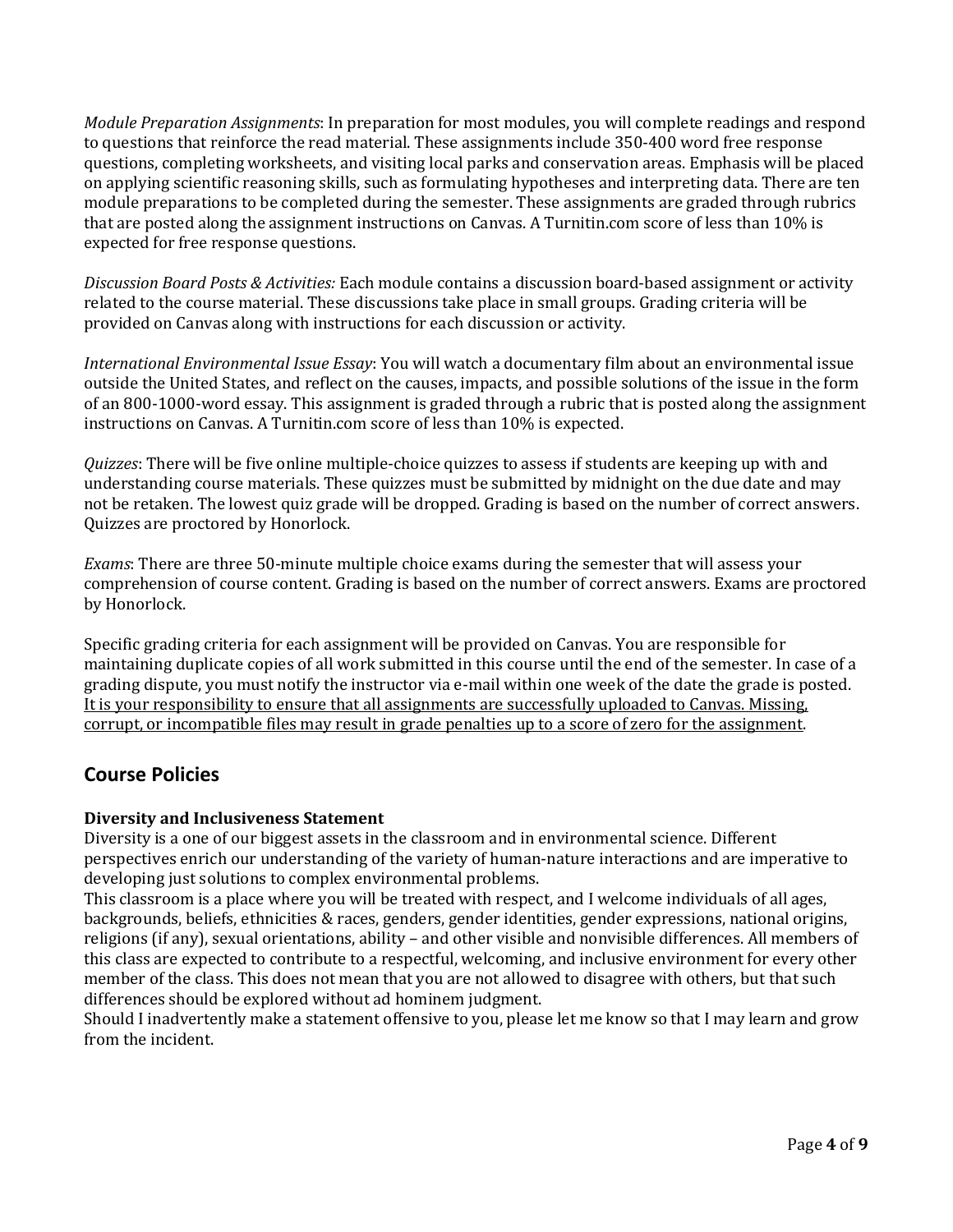## **Attendance Policy**

Requirements for class attendance and make-up exams, assignments, and other work in this course are consistent with university policies. Click here to read the university attendance [policies.](https://catalog.ufl.edu/UGRD/academic-regulations/attendance-policies/) There are no regularly scheduled class meetings for this section of EVR2001. There are, however, scheduled quizzes and exams. Missing these will incur a score of zero unless you can provide evidence that the assessment was missed due to an excusable reason.

Excusable reasons:

- In case of illness, upon receipt of a doctor's note or equivalent, or by following the procedure outlined here: [https://care.dso.ufl.edu/instructor-notifications.](https://care.dso.ufl.edu/instructor-notifications)
- In case of religious holidays, by informing me via e-mail ahead of time.
- In case of military duty, jury duty, participation in academic conferences, or participation in official university or UAA events, by providing appropriate evidence ahead of time.
- In case of family emergencies or other extenuating circumstances, by following the procedure outlined here: [https://care.dso.ufl.edu/instructor-notifications.](https://care.dso.ufl.edu/instructor-notifications)
- In all other cases, or if you are unsure, please e-mail me as soon as feasible. Absences are generally not excused for non-emergency travel and vehicle problems.

You are still responsible for turning assignments in on time unless an extension has been requested via email and approved by the instructor prior to the deadline. In case of true documented emergencies, the instructor may waive this requirement.

### **Make-up Policy**

Quizzes and exams missed for excused reasons can be made up. For absences excused ahead of time, I will develop a make-up plan and schedule. In case of documented illnesses or emergencies, arrangements for completing make-up exams or assignments should be made upon return to class. If experiencing truly extenuating circumstances resulting in longer absences, please notified me as soon as possible to develop a plan to make up missed work. Missed extra credit opportunities cannot be made up.

#### **Late Work**

You are responsible for turning assignments in on time unless an extension has been requested via e-mail prior to the deadline. In case of true documented emergencies, I may waive this requirement. Technical difficulties are not generally an excuse for missing an assessment or assignment; you should have contingency plans in case any such issues arise. I recommend storing your documents on a cloud service that can be accessed from any device [\(Dropbox](https://cloud.it.ufl.edu/collaboration-tools/dropbox/) and [OneDrive](https://cloud.it.ufl.edu/collaboration-tools/office-365/) are free to UF students), and having a plan for internet outages (such as identifying a source for public WiFi near you or tethering through your cell phone). Try not to wait until the last minute to submit assignments!

- On **discussion board** assignments, no late work is accepted unless the student has a documented illness or emergency.
- For **module preparation** assignments, late submissions will incur a penalty of 20% per day. Submissions more than three days late will receive a grade of zero.
- For late submissions of the **international environmental issue essay**, 10% will be subtracted from the assignment grade per day. If the assignment is more than five days late, a score of 0 will be entered.

I highly recommend starting work on assignments early to preclude unexpected emergencies or latesemester stress from compromising your grade. Deadline extensions may be available on certain assignments if requested ahead of time via e-mail. If extended deadlines are not met, late penalties will be assessed based on the original, not the revised due date!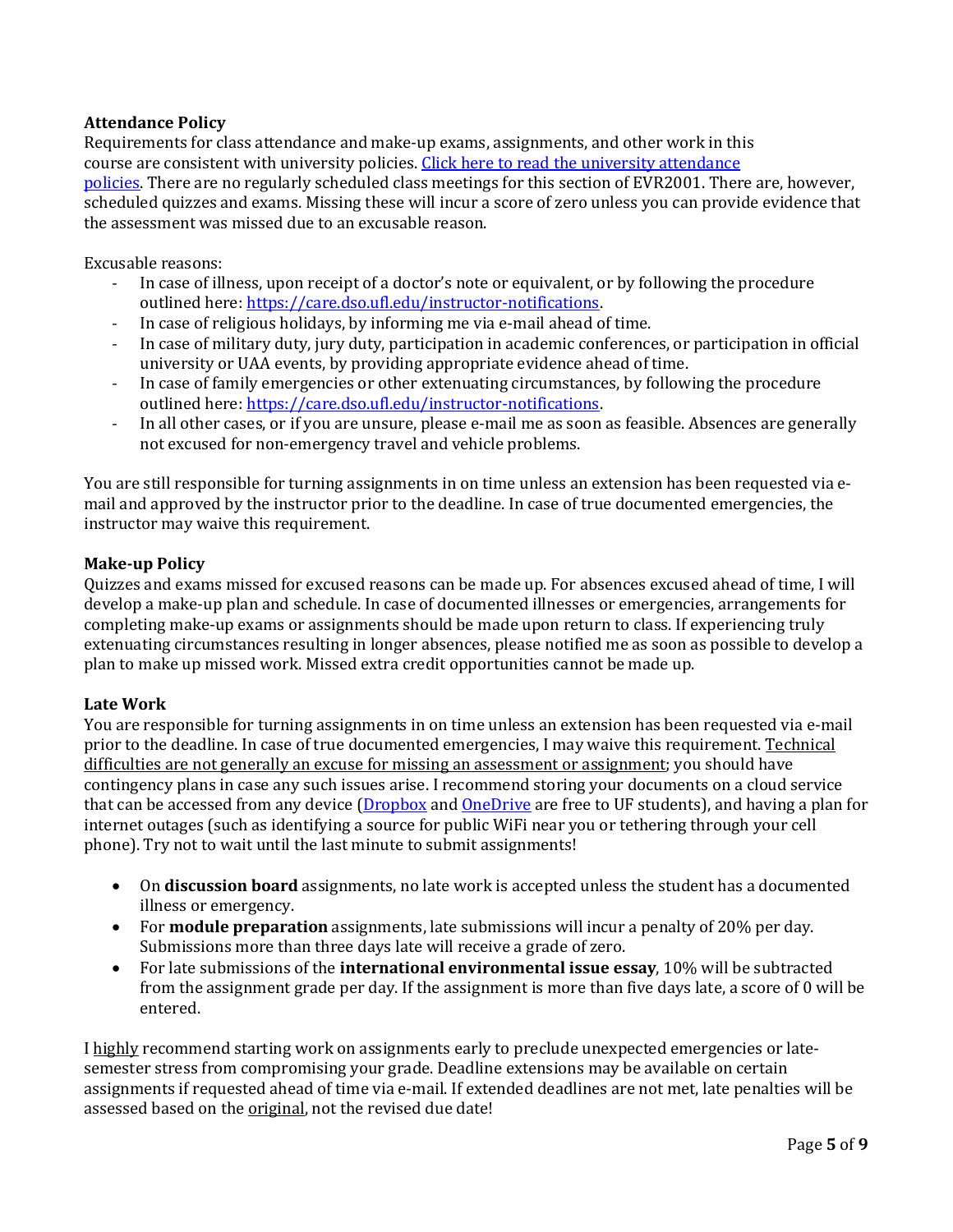Finally, please do not wait until the end of the semester to discuss problems with the course material or performance in class. Your performance and success are important to the instructor, the College of Agricultural and Life Sciences, and University of Florida, so please contact me to discuss your concerns as soon as they arise.

#### **Office Hours**

Please take advantage of virtual office hours to discuss any questions or concerns. Contact your teaching assistant for basic questions, help with assignments, and clarifications regarding grades and feedback. Contact me regarding absences, grading disputes, concerns about other students, and any other issues. If you cannot be present for the regularly scheduled office hours, we will attempt to accommodate you at an alternate time.

#### **Course Communications**

The preferred way to get ahold of me or your TA outside of office hours is via Canvas e-mail or direct email. You can expect a response within 24 hours on weekdays. All students are expected to check the course web site on Canvas [\(http://elearning.ufl.edu\)](http://elearning.ufl.edu/) daily. In addition, we may send specific communications directly to your UF e-mail, which you should check daily as well. You should enable Canvas notifications for this class, so that you are notified immediately about grading, assignment feedback, due date changes, announcements, etc.

#### **External Communication**

You may use GroupMe or similar tools to communicate with other students about the class and environmental science-related topics. **You may not, however, discuss quiz and exam questions/answers with others, including quizzes and exams from prior semesters, or collaborate on any assignments intended to be worked on individually.** Doing so constitutes academic dishonesty.

#### **Canvas Display Name Change**

Canvas uses the "Display Name" as set in myUFL. The Display Name is what you want people to see in the UF Directory, such as "Ally" instead of "Allison." To update your display name, go to one.ufl.edu, click on the dropdown at the top right, and select "Directory Profile." Click "Edit" on the right of the name panel, uncheck "Use my legal name" under "Display Name," update how you wish your name to be displayed, and click "Submit" at the bottom. This change may take up to 24 hours to appear in Canvas. This does not change your legal name for official UF records.

## **CALS and University of Florida Policies**

## **Grades and Grade Points**

For information on current UF policies for assigning grade points, see <https://catalog.ufl.edu/UGRD/academic-regulations/grades-grading-policies/>

#### **Course Evaluation Process**

Student assessment of instruction is an important part of efforts to improve teaching and learning. At the end of the semester, students are expected to provide feedback on the quality of instruction in this course using a standard set of university and college criteria. Students are expected to provide professional and respectful feedback on the quality of instruction in this course by completing course evaluations online via GatorEvals. Guidance on how to give feedback in a professional and respectful manner is available at: [https://gatorevals.aa.ufl.edu/students/.](https://gatorevals.aa.ufl.edu/students/) Students will be notified when the evaluation period opens and can complete evaluations through the email they receive from GatorEvals, in their Canvas course menu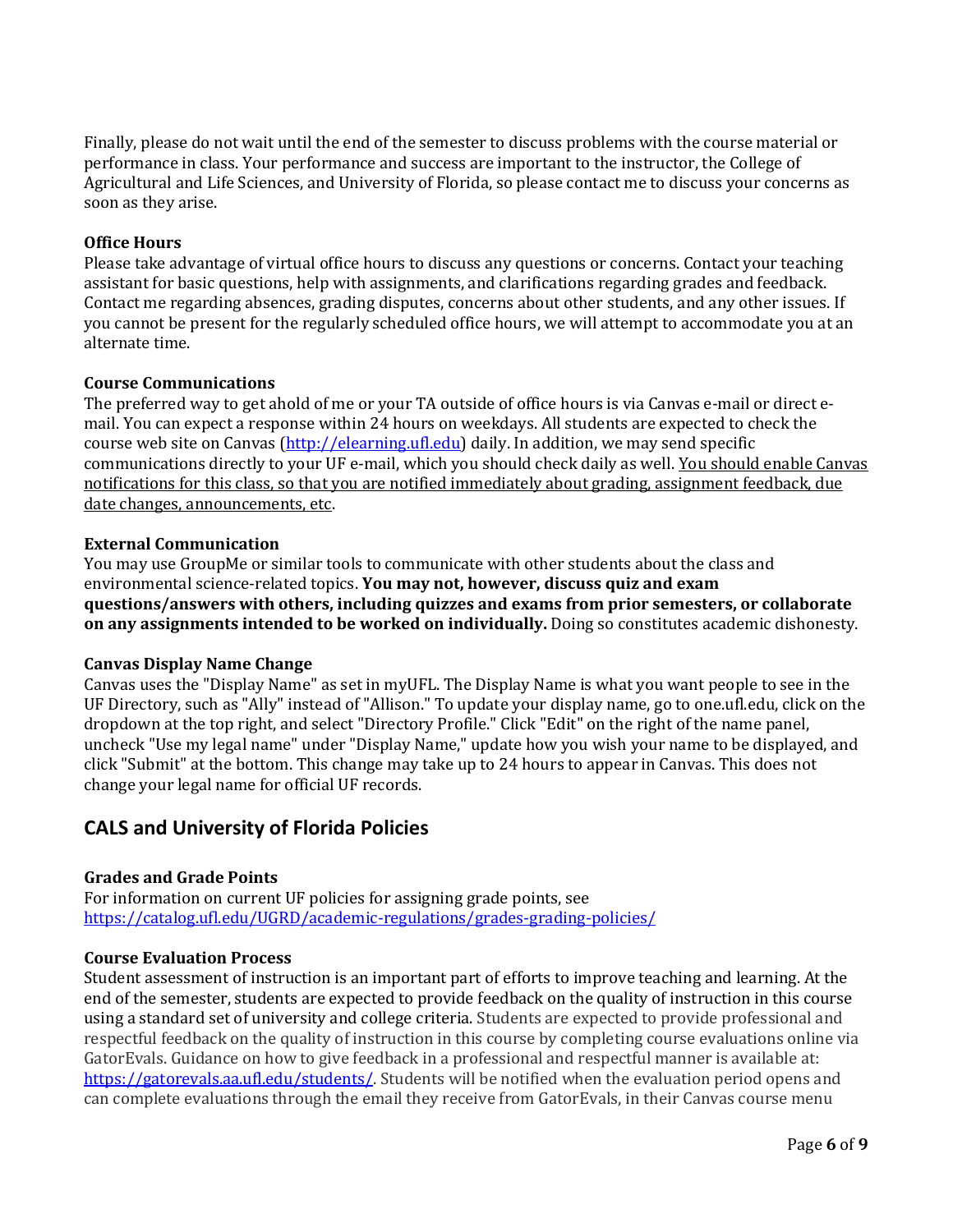under GatorEvals, or vi[a https://ufl.bluera.com/ufl/.](https://ufl.bluera.com/ufl/) Summaries of course evaluation results are available to students at[: https://gatorevals.aa.ufl.edu/public-results/.](https://gatorevals.aa.ufl.edu/public-results/)

#### **Academic Honesty and Plagiarism**

As a student at the University of Florida, you have committed yourself to uphold the Honor Code, which includes the following pledge: *"We, the members of the University of Florida community, pledge to hold ourselves and our peers to the highest standards of honesty and integrity."* You are expected to exhibit behavior consistent with this commitment to the UF academic community, and on all work submitted for credit at the University of Florida, the following pledge is either required or implied: *"On my honor, I have neither given nor received unauthorized aid in doing this assignment."*

It is assumed that you will complete all work independently in each course unless the instructor provides explicit permission for you to collaborate on course tasks (e.g. assignments, papers, quizzes, exams). Furthermore, as part of your obligation to uphold the Honor Code, you should report any condition that facilitates academic misconduct to appropriate personnel. It is your individual responsibility to know and comply with all university policies and procedures regarding academic integrity and the Student Honor Code. Violations of the Honor Code at the University of Florida will not be tolerated. Violations will be reported to the Dean of Students Office for consideration of disciplinary action. For more information regarding the Student Honor Code, please see[: http://www.dso.ufl.edu/sccr/process/student-conduct](http://www.dso.ufl.edu/sccr/process/student-conduct-honor-code)[honor-code.](http://www.dso.ufl.edu/sccr/process/student-conduct-honor-code)

The instructor emphasizes that **PLAGIARISM, WHETHER INTENTIONAL OR UNINTENTIONAL, IS A SERIOUS AND POTENTIALLY CAREER-ENDING FORM OF ACADEMIC MISCONDUCT. Copying and pasting is never okay in academia.** Direct quotes are not commonly used in science writing; paraphrases accompanied by a proper citation should be used instead.

#### **Software Use**

All faculty, staff and students of the university are required and expected to obey the laws and legal agreements governing software use. Failure to do so can lead to monetary damages and/or criminal penalties for the individual violator. Because such violations are also against university policies and rules, disciplinary action will be taken as appropriate.

#### **Services for Students with Disabilities**

The Disability Resource Center coordinates the needed accommodations of students with disabilities. This includes registering disabilities, recommending academic accommodations within the classroom, accessing special adaptive computer equipment, providing interpretation services and mediating faculty-student disability related issues. Students requesting classroom accommodation must first register with the Dean of Students Office. The Dean of Students Office will provide documentation to the student who must then provide this documentation to the Instructor when requesting accommodation.

You must submit this documentation prior to submitting assignments or taking quizzes or exams. Accommodations are not retroactive; therefore, students should contact the office as soon as possible in the term for which they are seeking accommodations. The DRC may be contacted by visiting 001 Reid Hall, calling 352-392-8565, or visiting their web site a[t www.dso.ufl.edu/drc/.](http://www.dso.ufl.edu/drc/)

#### **Student Complaints**

Residential Course:<https://sccr.dso.ufl.edu/policies/student-honor-code-student-conduct-code/> Online Course[: http://www.distance.ufl.edu/student-complaint-process](http://www.distance.ufl.edu/student-complaint-process)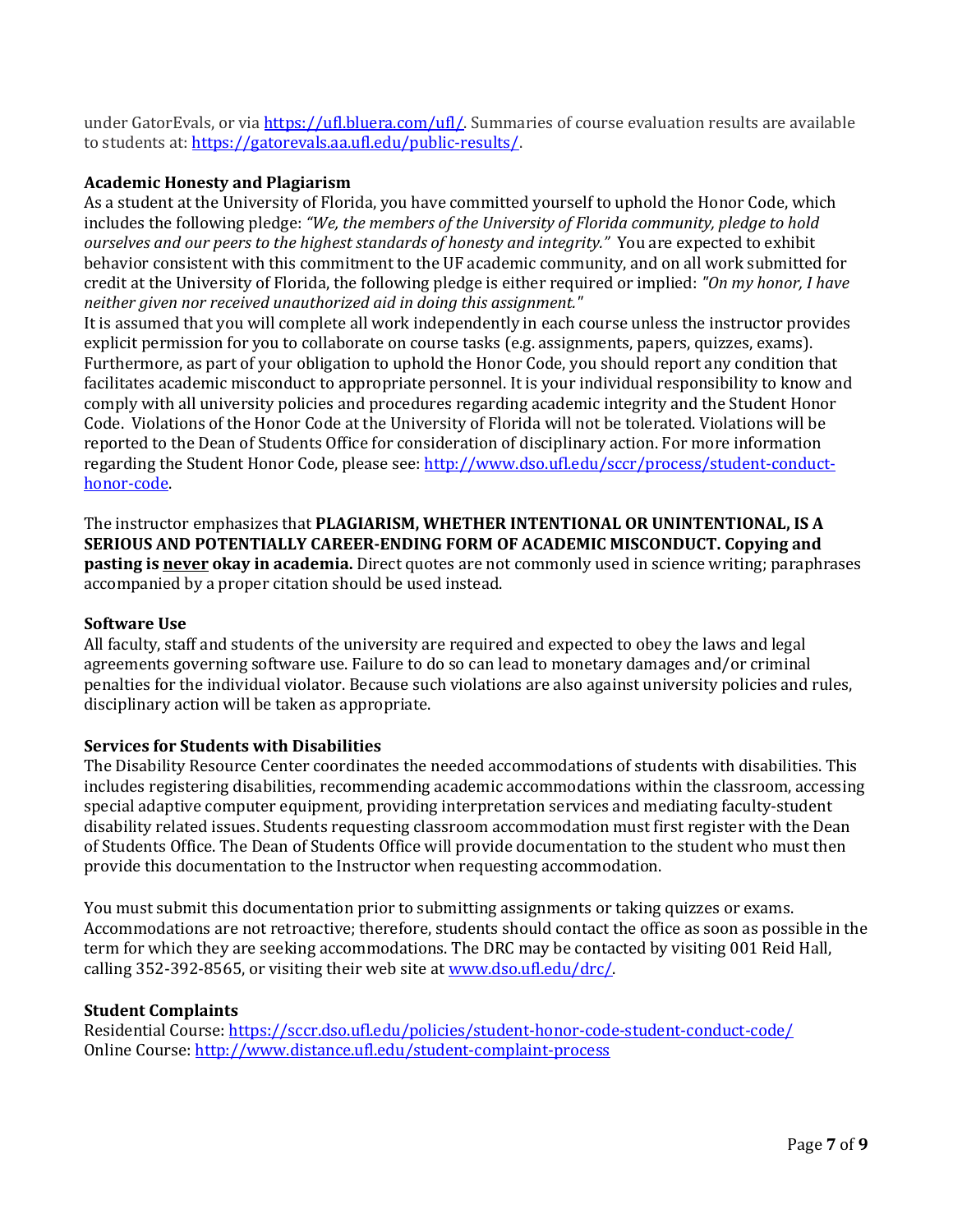# **Campus Helping Resources**

**Your wellbeing is important to me and the University of Florida community**. Students experiencing crises or personal problems that interfere with their general wellbeing are encouraged to utilize the university's counseling resources. The Counseling & Wellness Center provides confidential counseling services at no cost for currently enrolled students. Resources are available on campus for students having personal problems or lacking clear career or academic goals, which interfere with their academic performance.

- *University Counseling Center & Wellness Center*, 3190 Radio Road, 352-392-1575. Counseling Services, Groups and Workshops, Outreach and Consultation, Self-Help Library & Wellness Coaching. <http://www.counseling.ufl.edu/>
- *U Matter We Care.* 352*-*292-2273. UF's umbrella program for UF's caring culture. Provides students in distress with support and coordination of the wide variety of appropriate resources. [http://umatter.ufl.edu](http://umatter.ufl.edu/)
- *Career Connections Center*, First Floor JWRU, 352-392-1601, [https://career.ufl.edu/.](https://career.ufl.edu/)
- Student Success Initiative, [http://studentsuccess.ufl.edu](http://studentsuccess.ufl.edu/)
- *Dean of Students Office*, 202 Peabody Hall, 392-1261. Among other services, the DSO assists students who are experiencing situations that compromises their ability to attend classes. This includes family emergencies and medical issues (including mental health crises).<https://care.dso.ufl.edu/>
- *Teaching Center*, Broward Hall, 352-392-2010 or 352-392-6420. General study skills and tutoring. <http://teachingcenter.ufl.edu/>
- *Writing Studio,* 2215 Turlington Hall, 352*-*846-1138. Help brainstorming, formatting, and writing papers. [http://writing.ufl.edu/writing-center/.](http://writing.ufl.edu/writing-center/)
- *Fork and Field Pantry.* Food and toiletries for students experiencing food insecurity. [https://pantry.fieldandfork.ufl.edu/.](https://pantry.fieldandfork.ufl.edu/)
- *UF Help Desk*. 352-392-4357. Technical support for computer issues and UF web services. <http://helpdesk.ufl.edu/>
- *University Police Department*, 352-392-1111 (or 9-1-1 for emergencies).<http://www.police.ufl.edu/>
- *Library Support*, [http://cms.uflib.ufl.edu/ask.](http://cms.uflib.ufl.edu/ask) Various ways to receive assistance with using the libraries or finding resources.